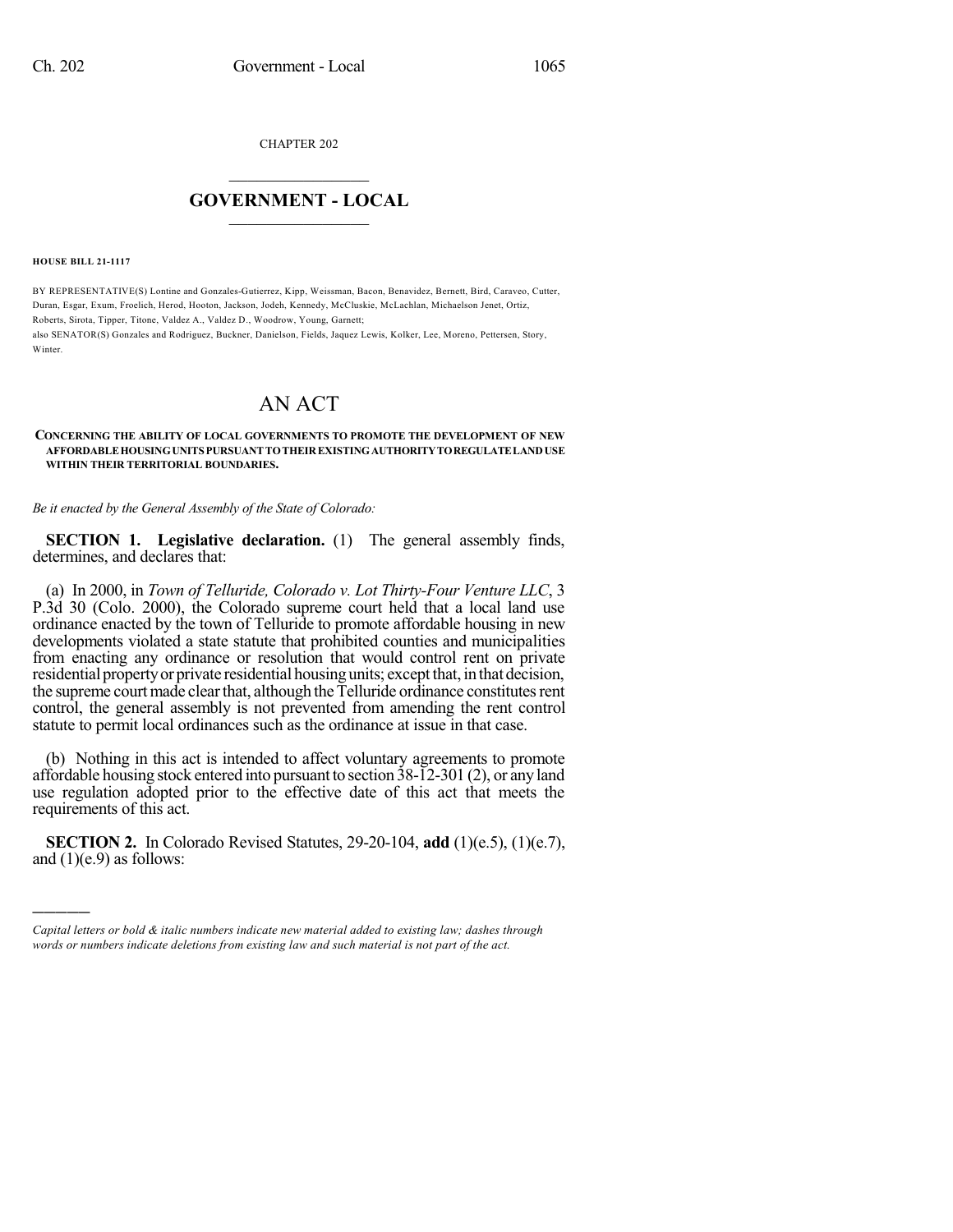**29-20-104. Powers of local governments - definition.** (1) Except as expressly provided in section 29-20-104.5, the power and authority granted by this section does not limit any power or authority presently exercised or previously granted. Each local government within its respective jurisdiction has the authority to plan for and regulate the use of land by:

(e.5) REGULATING DEVELOPMENT OR REDEVELOPMENT IN ORDER TO PROMOTE THE CONSTRUCTION OF NEW AFFORDABLE HOUSING UNITS. THE PROVISIONS OF SECTION 38-12-301 SHALL NOT APPLY TO ANY LAND USE REGULATION ADOPTED PURSUANT TO THIS SECTION THAT RESTRICTS RENTS ON NEWLY CONSTRUCTED OR REDEVELOPED HOUSING UNITS AS LONG AS THE REGULATION PROVIDES A CHOICE OF OPTIONS TO THE PROPERTY OWNER OR LAND DEVELOPER AND CREATES ONE OR MORE ALTERNATIVES TO THE CONSTRUCTION OF NEW AFFORDABLE HOUSING UNITS ON THE BUILDING SITE. NOTHING IN THIS SUBSECTION  $(1)(e.5)$  is construed to AUTHORIZE A LOCAL GOVERNMENT TO ADOPT OR ENFORCE ANY ORDINANCE OR REGULATION THAT WOULD HAVE THE EFFECT OF CONTROLLING RENT ON ANY EXISTING PRIVATE RESIDENTIAL HOUSING UNIT IN VIOLATION OF SECTION 38-12-301.

(e.7) NOTWITHSTANDING ANY OTHER PROVISION OF THIS SECTION, A LOCAL GOVERNMENT SHALL NOT EXERCISE THE AUTHORITY GRANTED BY SUBSECTION (1)(e.5) OF THIS SECTION UNLESS THE LOCAL GOVERNMENT DEMONSTRATES, AT THE TIME IT ENACTS A LAND USE REGULATION FOR THE PURPOSE OF EXERCISING SUCH AUTHORITY, IT HAS TAKEN ONE OR MORE OF THE FOLLOWING ACTIONS TO INCREASE THE OVERALL NUMBER AND DENSITY OF HOUSING UNITS WITHIN ITS JURISDICTIONAL BOUNDARIES OR TO PROMOTE OR CREATE INCENTIVES TO THE CONSTRUCTION OF AFFORDABLE HOUSING UNITS:

(I) ADOPT CHANGES TO ITS ZONING AND LAND USE POLICIES THAT ARE INTENDED TO INCREASE THE OVERALL DENSITY AND AVAILABILITY OF HOUSING, INCLUDING BUT NOT LIMITED TO:

(A) CHANGING ITS ZONING REGULATIONS TO INCREASE THE NUMBER OF HOUSING UNITS ALLOWED ON A PARTICULAR SITE;

(B) PROMOTING MIXED-USE ZONING THAT PERMITS HOUSING UNITS TO BE INCORPORATED IN A WIDER RANGE OF DEVELOPMENTS;

(C) PERMITTING MORE THAN ONE DWELLING UNIT PER LOT IN TRADITIONAL SINGLE-FAMILY LOTS;

(D) INCREASING THE PERMITTED HOUSEHOLD SIZE IN SINGLE FAMILY HOMES;

(E) PROMOTING DENSER HOUSING DEVELOPMENT NEAR TRANSIT STATIONS AND PLACES OF EMPLOYMENT;

(F) GRANTINGREDUCED PARKING REQUIREMENTS TO RESIDENTIAL OR MIXED-USE DEVELOPMENTS THAT INCLUDE HOUSING NEAR TRANSIT STATIONS OR AFFORDABLE HOUSING DEVELOPMENTS;

(G) GRANTING DENSITY BONUSES TO DEVELOPMENT PROJECTS THAT